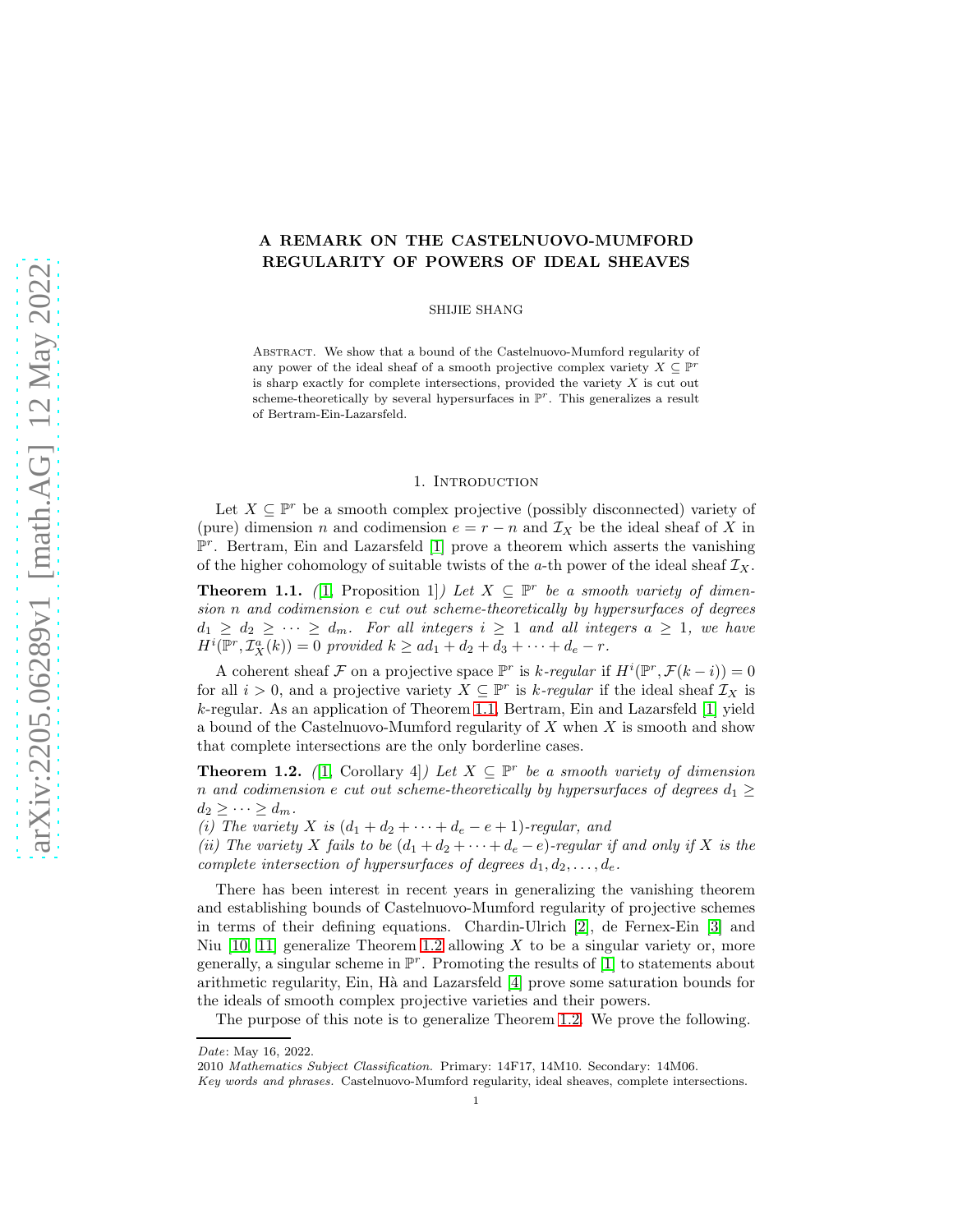<span id="page-1-0"></span>**Theorem** A. Let  $X \subseteq \mathbb{P}^r$  be a smooth variety of dimension n and codimension e cut out scheme-theoretically by hypersurfaces of degrees  $d_1 \geq d_2 \geq \cdots \geq d_m$ . For any integer  $a \geq 1$ , we have

(i) The sheaf  $\mathcal{I}_X^a$  is  $(ad_1 + d_2 + d_3 + \cdots + d_e - e + 1)$ -regular, and

(ii) The sheaf  $\mathcal{I}_X^a$  fails to be  $(ad_1 + d_2 + d_3 + \cdots + d_e - e)$ -regular if and only if X is the complete intersection of hypersurfaces of degrees  $d_1, d_2, \ldots, d_e$ .

## 2. Preliminaries

In this section we review some basic facts and definitions. Throughout this note we work over C.

Any arithmetically Gorenstein subscheme  $X \subseteq \mathbb{P}^r$  is arithmetically Cohen-Macaulay. Note that any complete intersection subscheme in a projective space is arithmetically Gorenstein.

Definition 2.1. ([\[9,](#page-6-6) Definition 1.3.1]) We say that two equidimensional subschemes  $V_1$  and  $V_2$  of  $\mathbb{P}^r$  of the same dimension are algebraically directly G-linked by an arithmetically Gorenstein subscheme  $X \subseteq \mathbb{P}^r$  if  $I(X) \subseteq I(V_1) \cap I(V_2)$  and we have  $[I(X) : I(V_1)] = I(V_2)$  and  $[I(X) : I(V_2)] = I(V_1)$ . The scheme  $V_1$  is said to be *residual* to  $V_2$  in  $X$ .

<span id="page-1-3"></span>**Proposition 2.2.** Let  $X \subseteq \mathbb{P}^r$  be an arithmetically Gorenstein scheme of dimension n and  $V_1$  be a closed Cohen-Macaulay subscheme of dimension n in X. There exists an exact sequence

$$
0 \to \omega_{V_1} \otimes \omega_X^{-1} \to \mathcal{O}_X \to \mathcal{O}_{V_2} \to 0,
$$

where  $V_2$  is a closed Cohen-Macaulay subscheme of dimension n and residual to  $V_1$ in X.

Proof. This statement follows from [\[5,](#page-6-7) Theorem 21.23] and [\[8,](#page-6-8) Proposition 5.2.6] immediately. Here  $\mathcal{O}_X \to \mathcal{O}_{V_2}$  is the natural restriction morphism.

## <span id="page-1-2"></span>3. Proof of Theorem [A](#page-1-0)

This section is devoted to the proof of Theorem [A.](#page-1-0) We start by fixing notations and set-up. As in the introduction,  $X \subseteq \mathbb{P}^r$  is a smooth variety of dimension n and codimension e cut out scheme-theoretically by hypersurfaces of degrees  $d_1 \geq d_2 \geq$  $\cdots \geq d_m > 0.$  Set  $\Delta_1 = d_1 + d_2 + \cdots + d_e - e - 1$  and  $\Delta_a = ad_1 + d_2 + d_3 + \cdots + d_e - e - 1$ for any integer  $a \geq 2$ . By the assumption on the variety X, we have the following exact sequence

(3.1) 
$$
\bigoplus_{i=1}^{m} \mathcal{O}_{\mathbb{P}^r}(-d_i) \to \mathcal{I}_X \to 0.
$$

3.1. **Proof of Theorem [A](#page-1-0) (i).** Theorem A (i) is an immediate consequence of Theorem [1.1.](#page-0-0) For completeness, we include a proof here.

We prove Theorem [A](#page-1-0) (i) by induction on a. When  $a = 1$ , the statement follows from Theorem [1.2](#page-0-1) (i). Suppose that the statement holds for  $a-1$  case, where  $a \geq 2$ . Now we consider the following exact sequence

<span id="page-1-1"></span>(3.2) 
$$
0 \to \mathcal{I}_X^a \to \mathcal{I}_X^{a-1} \to \mathcal{I}_X^{a-1}/\mathcal{I}_X^a \to 0,
$$

where  $\mathcal{I}_{X}^{a-1}/\mathcal{I}_{X}^{a} \cong \text{Sym}^{a-1}\mathcal{N}_{X/\mathbb{P}^{r}}^{*}$  and  $\mathcal{N}_{X/\mathbb{P}^{r}}^{*}$  is the conormal sheaf of X in  $\mathbb{P}^{r}$ . It suffices to show that  $H^i(\mathbb{P}^r, \mathcal{I}_X^a(\Delta_a + 2 - i)) = 0$  for any integer  $i \geq 1$ .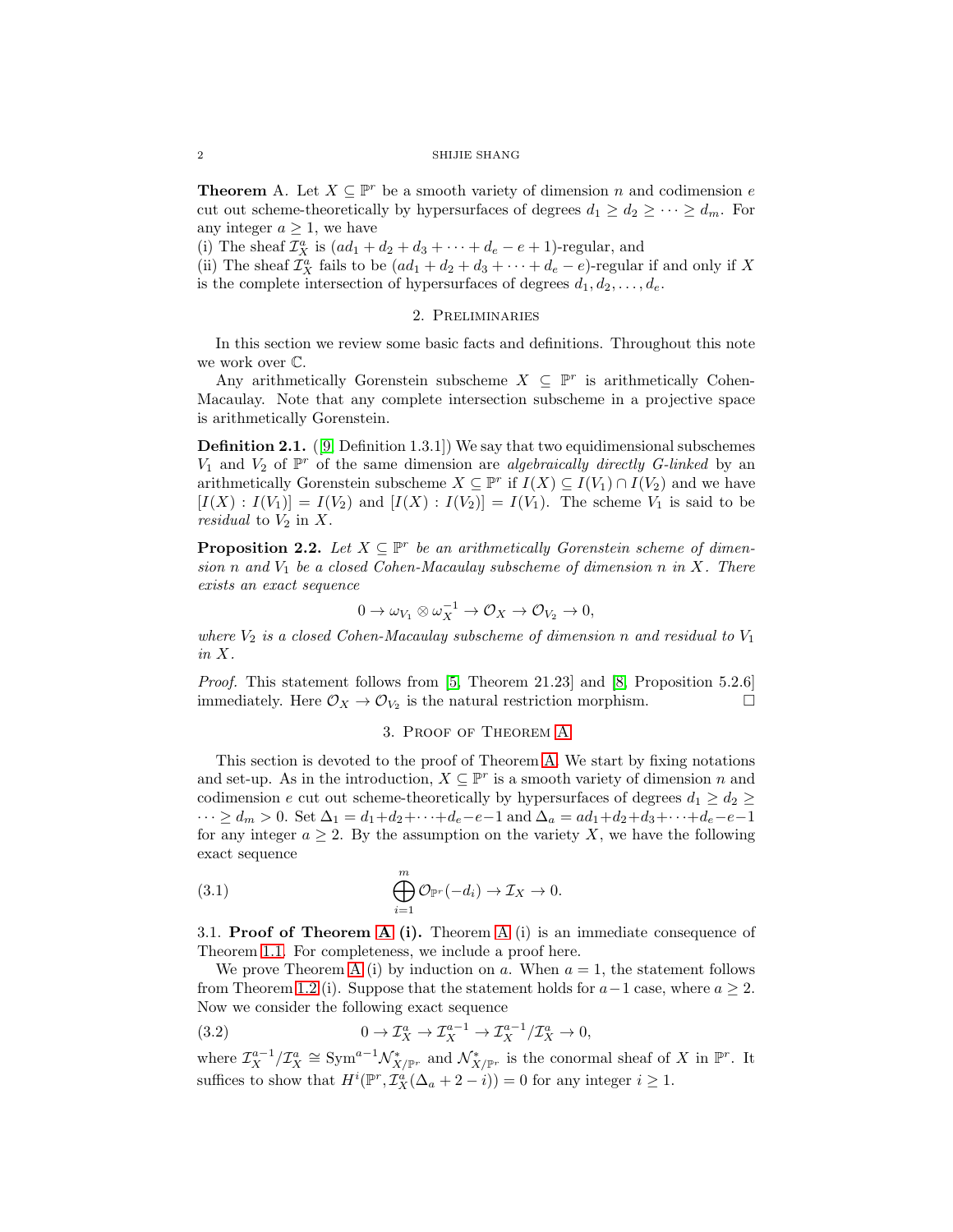#### A REMARK ON THE CASTELNUOVO-MUMFORD REGULARITY OF POWERS OF IDEAL SHEAVES

First, for any integer i such that  $1 \leq i \leq n+1$ , we have

$$
\Delta_a + 2 - i \ge ad_1 + d_2 + d_3 + \dots + d_e - e + 1 - (n + 1)
$$
  
=  $ad_1 + d_2 + d_3 + \dots + d_e - r$ 

By Theorem [1.1,](#page-0-0) we see that  $H^i(\mathbb{P}^r, \mathcal{I}_X^a(\Delta_a + 2 - i)) = 0$ .

For any integer  $i \geq n+2$ , we consider the following exact sequence deduced from [\(3.2\)](#page-1-1),

$$
(3.3)
$$

<span id="page-2-0"></span>
$$
H^{i-1}(\mathbb{P}^r, (\mathcal{I}_X^{a-1}/\mathcal{I}_X^a)(\Delta_a+2-i)) \to H^i(\mathbb{P}^r, \mathcal{I}_X^a(\Delta_a+2-i)) \to H^i(\mathbb{P}^r, \mathcal{I}_X^{a-1}(\Delta_a+2-i)).
$$

For any integer  $i \geq n+2$ , we have  $i-1 \geq n+1 > \dim X$ . Thus, we obtain

$$
H^{i-1}(\mathbb{P}^r, (\mathcal{I}_X^{a-1}/\mathcal{I}_X^a)(\Delta_a + 2 - i)) \cong H^{i-1}(\mathbb{P}^r, \text{Sym}^{a-1}\mathcal{N}_{X/\mathbb{P}^r}^*(\Delta_a + 2 - i)) = 0
$$

The induction hypothesis implies  $H^{i}(\mathbb{P}^r, \mathcal{I}_{X}^{a-1}(\Delta_a + 2 - i)) = 0$  for any integer  $i \geq n+2$ . Therefore, it follows from [\(3.3\)](#page-2-0) that  $H^{i}(\mathbb{P}^r, \mathcal{I}_X^a(\Delta_a + 2 - i)) = 0$  for any integer  $i \geq n+2$ . This completes the proof of Theorem [A](#page-1-0) (i).

3.2. **Proof of Theorem [A](#page-1-0) (ii).** When  $e = 1$ , the statement follows from the fact that  $\mathcal{I}_X \cong \mathcal{O}_{\mathbb{P}^r}(-\deg X)$  immediately. In the following proof, we assume that  $e \geq 2$ .

 $\Leftarrow$ : Since X is the complete intersection of hypersurfaces of degrees  $d_1, d_2, \ldots, d_e$ , then we deduce that  $\mathcal{N}_{X/\mathbb{P}^r}^* \cong \bigoplus_{i=1}^e \mathcal{O}_X(-d_i)$ . Thus, we obtain

$$
\text{Sym}^{a-1} \mathcal{N}_{X/\mathbb{P}^r}^* \cong \mathcal{O}_X(-(a-1)d_1) \oplus \mathcal{E},
$$

where  $\mathcal E$  is a direct sum of line bundles in the form of  $\mathcal O_X(m)$  where we have  $m \geq -(a-1)d_1$ . It suffices to show that  $H^{n+1}(\mathbb{P}^r, \mathcal{I}^a_X(\Delta_a - n)) \neq 0$ . We obtain the following exact sequence deduced from [\(3.2\)](#page-1-1),

$$
H^n(\mathbb{P}^r, \mathcal{I}_X^{a-1}(\Delta_a - n)) \to H^n(\mathbb{P}^r, (\mathcal{I}_X^{a-1}/\mathcal{I}_X^a)(\Delta_a - n))
$$
  

$$
\to H^{n+1}(\mathbb{P}^r, \mathcal{I}_X^a(\Delta_a - n)) \to H^{n+1}(\mathbb{P}^r, \mathcal{I}_X^{a-1}(\Delta_a - n)),
$$

where we have  $H^n(\mathbb{P}^r, \mathcal{I}_X^{a-1}(\Delta_a - n)) = 0$  and  $H^{n+1}(\mathbb{P}^r, \mathcal{I}_X^{a-1}(\Delta_a - n)) = 0$  by Theorem [1.1.](#page-0-0) Thus, we have

$$
H^{n}(\mathbb{P}^r, (\mathcal{I}_X^{a-1}/\mathcal{I}_X^a)(\Delta_a - n)) \cong H^{n+1}(\mathbb{P}^r, \mathcal{I}_X^a(\Delta_a - n)).
$$

From  $\mathcal{I}_X^{a-1}/\mathcal{I}_X^a \cong \text{Sym}^{a-1}\mathcal{N}_{X/\mathbb{P}^r}^* \cong \mathcal{O}_X(-(a-1)d_1) \oplus \mathcal{E}$ , we see that  $\mathcal{O}_X(\Delta_1 - n)$ is a direct summand of  $(\mathcal{I}_X^{a-1}/\mathcal{I}_X^a)(\Delta_a - n)$ . By Serre duality, we have

$$
H^{n}(X, \mathcal{O}_{X}(\Delta_{1} - n))^{*} \cong H^{0}(X, \mathcal{O}_{X}) \neq 0.
$$

Thus, we conclude that  $H^n(\mathbb{P}^r, (\mathcal{I}_X^{a-1}/\mathcal{I}_X^a)(\Delta_a - n)) \neq 0$ , which implies that  $H^{n+1}(\mathbb{P}^r, \mathcal{I}_X^a(\Delta_a - n)) \neq 0.$ 

 $\Rightarrow$ : We consider dim  $X \geq 1$  case first. For any integer i such that  $1 \leq i \leq n =$ dim X, we obtain  $H^i(\mathbb{P}^r, \mathcal{I}^a_X(\Delta_a + 1 - i)) = 0$  by Theorem [1.1.](#page-0-0)

For any integer  $i \ge n+2 = \dim X + 2$ ,  $H^{i-1}(\mathbb{P}^r, (\mathcal{I}_X^{a-1}/\mathcal{I}_X^a)(\Delta_a + 1 - i)) = 0$ and  $H^{i}(\mathbb{P}^r,(\mathcal{I}_X^{a-1}/\mathcal{I}_X^a)(\Delta_a+1-i))=0$  follow from  $\mathcal{I}_X^{a-1}/\mathcal{I}_X^a\cong \text{Sym}^{a-1}\mathcal{N}_{X/\mathbb{P}^r}^*$ . In addition, we have the following exact sequence deduced from [\(3.2\)](#page-1-1),

$$
H^{i-1}(\mathbb{P}^r, (\mathcal{I}_X^{a-1}/\mathcal{I}_X^a)(\Delta_a + 1 - i)) \to H^i(\mathbb{P}^r, \mathcal{I}_X^a(\Delta_a + 1 - i))
$$
  

$$
\to H^i(\mathbb{P}^r, \mathcal{I}_X^{a-1}(\Delta_a + 1 - i)) \to H^i(\mathbb{P}^r, (\mathcal{I}_X^{a-1}/\mathcal{I}_X^a)(\Delta_a + 1 - i)).
$$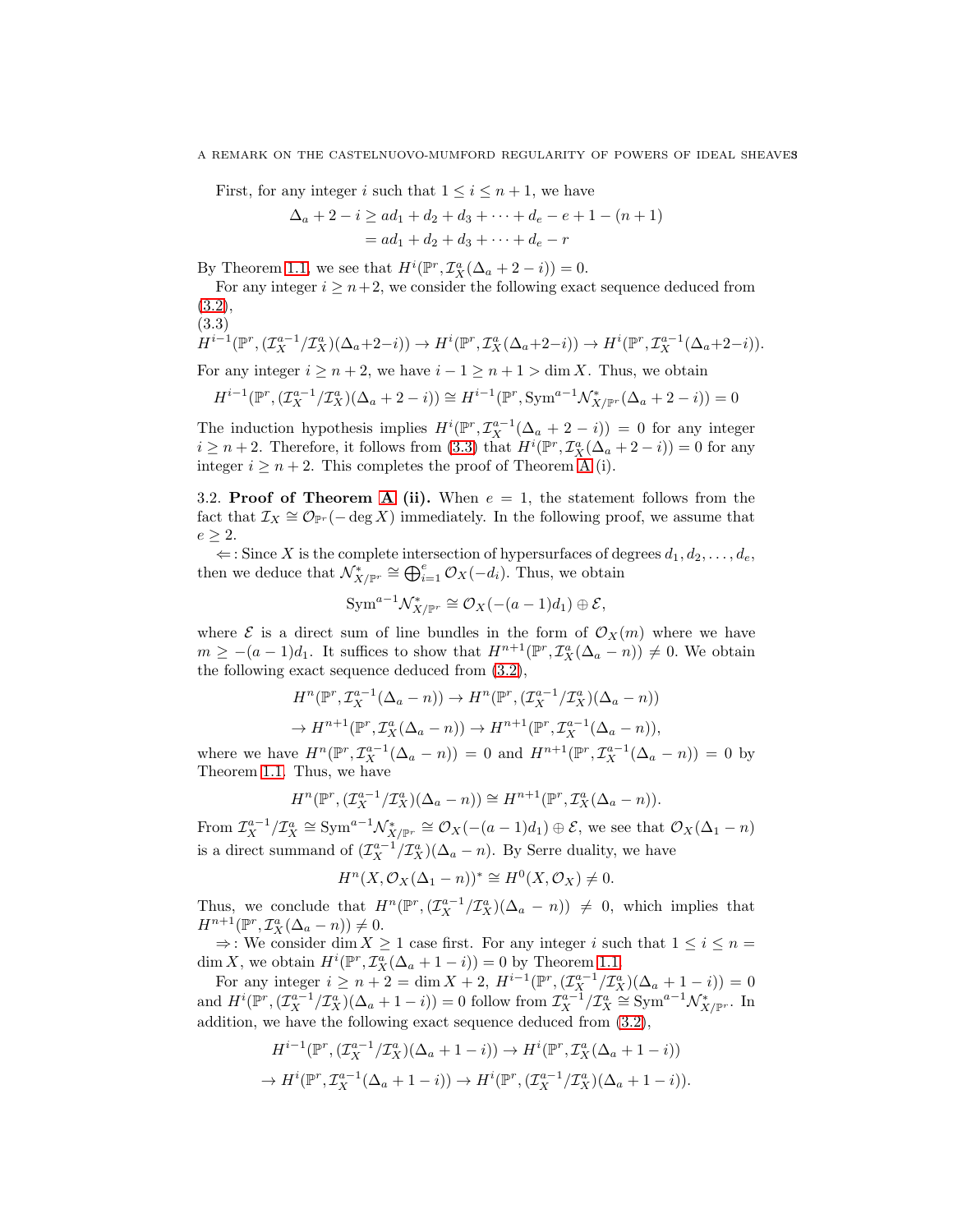### 4 SHIJIE SHANG

It follows from Theorem [A](#page-1-0) (i) that  $H^{i}(\mathbb{P}^r, \mathcal{I}_X^{a-1}(\Delta_a + 1 - i)) = 0$ . Therefore, we have  $H^i(\mathbb{P}^r, \mathcal{I}^a_X(\Delta_a + 1 - i)) = 0$  for any integer  $i \geq n + 2$ . Since  $\mathcal{I}^a_X$  fails to be  $(\Delta_a + 1)$ -regular, then we deduce that  $H^{n+1}(\mathbb{P}^r, \mathcal{I}_X^a(\Delta_a - n)) \neq 0$ .

Now we consider the following exact sequence deduced from [\(3.2\)](#page-1-1),

$$
H^n(\mathbb{P}^r, \mathcal{I}_X^{a-1}(\Delta_a - n)) \to H^n(\mathbb{P}^r, \mathcal{I}_X^{a-1}/\mathcal{I}_X^a(\Delta_a - n))
$$
  

$$
\to H^{n+1}(\mathbb{P}^r, \mathcal{I}_X^a(\Delta_a - n)) \to H^{n+1}(\mathbb{P}^r, \mathcal{I}_X^{a-1}(\Delta_a - n)),
$$

where we have  $H^n(\mathbb{P}^r, \mathcal{I}_X^{a-1}(\Delta_a - n)) = 0$  and  $H^{n+1}(\mathbb{P}^r, \mathcal{I}_X^{a-1}(\Delta_a - n)) = 0$  by Theorem [1.1.](#page-0-0) Thus, we obtain

$$
H^n(\mathbb{P}^r, (\mathcal{I}_X^{a-1}/\mathcal{I}_X^a)(\Delta_a - n)) \cong H^{n+1}(\mathbb{P}^r, \mathcal{I}_X^a(\Delta_a - n)) \neq 0.
$$

From  $\mathcal{I}_X^{a-1}/\mathcal{I}_X^a \cong \text{Sym}^{a-1}\mathcal{N}_{X/\mathbb{P}^r}^*$ , we have  $H^n(X, \text{Sym}^{a-1}\mathcal{N}_{X/\mathbb{P}^r}^*(\Delta_a - n)) \neq 0$ . By Serre duality, we see that

$$
\mathrm{Hom}(\mathrm{Sym}^{a-1}\mathcal{N}_{X/\mathbb{P}^r}^*(\Delta_a - n), \omega_X) \cong H^n(X, \mathrm{Sym}^{a-1}\mathcal{N}_{X/\mathbb{P}^r}^*(\Delta_a - n))^* \neq 0,
$$

where  $\omega_X$  is the dualizing sheaf of X.

Arguing as in the proof of Theorem 1.2 in [\[1\]](#page-6-0), we can construct a complete intersection  $Y \subset \mathbb{P}^r$  cut out scheme-theoretically by e hypersurfaces of degree  $d_1, d_2, \ldots, d_e$  such that X is a subvariety of Y. Briefly speaking, we can choose general element  $s_i \in H^0(\mathbb{P}^r, \mathcal{I}_X(d_i))$  for all  $1 \leq i \leq e$  defining hypersurfaces  $D_i \supset X$ such that the  $s_i$  generate  $\mathcal{I}_X$  away from a codimension 1 subset. Then we have

$$
\operatorname{Hom}(\operatorname{Sym}^{a-1}\mathcal{N}_{X/\mathbb{P}^r}^*((a-1)d_1),\omega_X\otimes\omega_Y^{-1})\cong\operatorname{Hom}(\operatorname{Sym}^{a-1}\mathcal{N}_{X/\mathbb{P}^r}^*(\Delta_a-n),\omega_X)\neq 0
$$

due to  $\omega_Y \cong \mathcal{O}_Y(\Delta_1 - n)$ . Therefore, there exists a nonzero sheaf morphism

$$
\psi: \operatorname{Sym}^{a-1} \mathcal{N}^*_{X/\mathbb{P}^r}((a-1)d_1) \to \omega_X \otimes \omega_Y^{-1}.
$$

Meanwhile, it follows from [\(3.1\)](#page-1-2) that  $\mathcal{I}_X(d_1)$  is globally generated. So

$$
\operatorname{Sym}^{a-1} \mathcal{N}_{X/\mathbb{P}^r}^*((a-1)d_1)
$$

is also globally generated. Hence,

$$
H^0(\psi): H^0(X, \text{Sym}^{a-1}\mathcal{N}^*_{X/\mathbb{P}^r}((a-1)d_1)) \to H^0(X, \omega_X \otimes \omega_Y^{-1})
$$

is nonzero. In particular, we have  $H^0(X, \omega_X \otimes \omega_Y^{-1}) \neq 0$ .

Let  $X'$  be the scheme which is residual to  $X$  in  $Y$ , then we have the following exact sequence by Proposition [2.2](#page-1-3)

$$
0\to \omega_X\otimes \omega_Y^{-1}\to \mathcal O_Y\to \mathcal O_{X'}\to 0.
$$

By taking global sections, we have the following exact sequence

$$
0 \to H^0(X, \omega_X \otimes \omega_Y^{-1}) \to H^0(Y, \mathcal{O}_Y) \to H^0(X', \mathcal{O}_{X'}).
$$

From  $H^0(X, \omega_X \otimes \omega_Y^{-1}) \neq 0$  and  $H^0(Y, \mathcal{O}_Y) \cong \mathbb{C}$ , we see that

$$
H^0(Y, \mathcal{O}_Y) \to H^0(X', \mathcal{O}_{X'})
$$

is zero map. However,  $H^0(Y, \mathcal{O}_Y) \to H^0(X', \mathcal{O}_{X'})$  is the restriction map, which is nontrivial if  $X' \neq \emptyset$ . Thus, we conclude that  $X' = \emptyset$  and  $Y = X$ , i.e., X is the complete intersection of hypersurfaces of degrees  $d_1, d_2, \ldots, d_e$ .

Now we prove dim  $X = 0$  case by induction on a. For completeness, we include a proof of  $a = 1$  case here. Twisting the exact sequence

$$
0 \to \mathcal{I}_X \to \mathcal{O}_{\mathbb{P}^r} \to \mathcal{O}_X \to 0
$$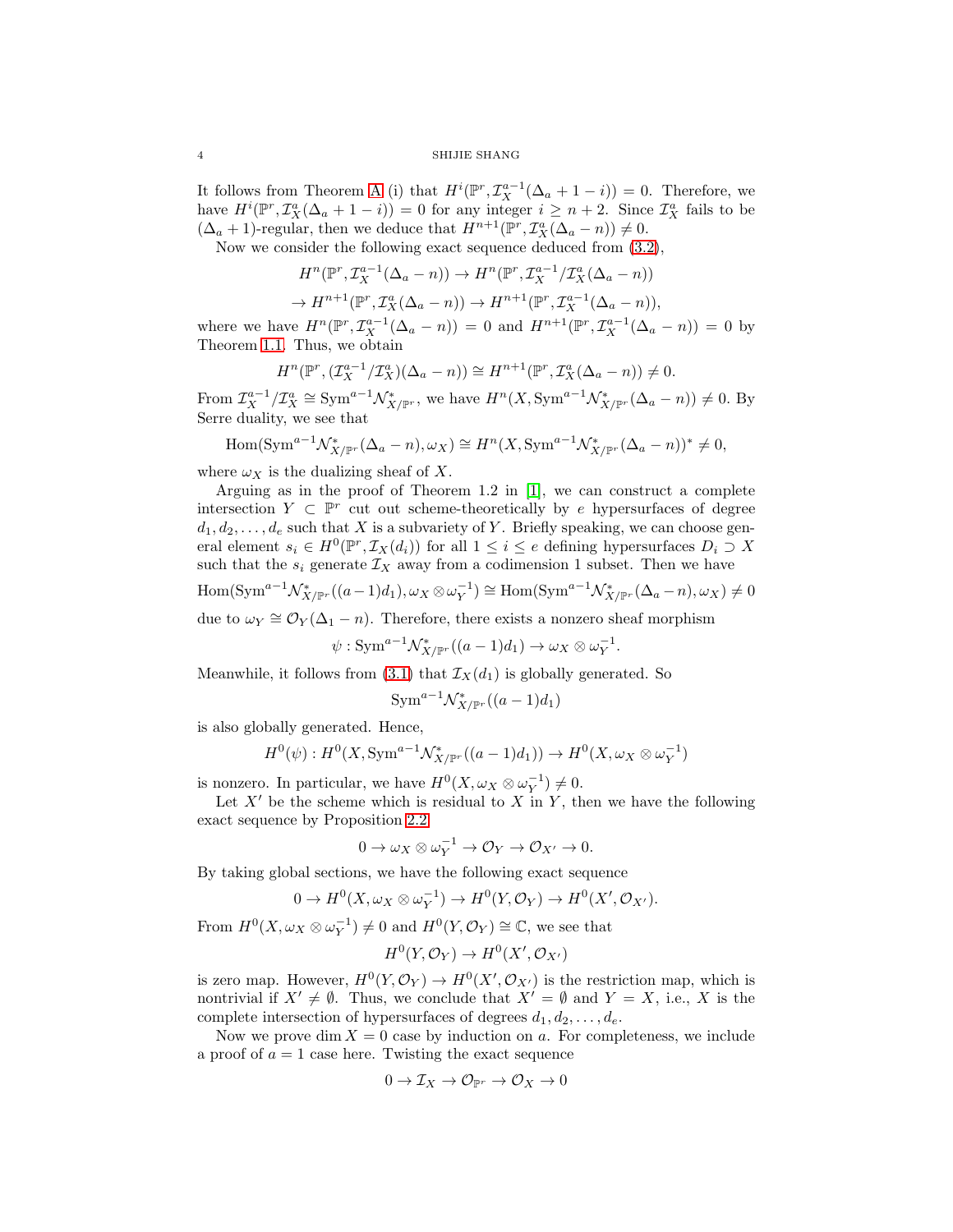by  $\mathcal{O}_{\mathbb{P}^r}(\Delta_1 + 1 - i)$  and passing to cohomology, we obtain the following exact sequence

 $H^{i-1}(\mathbb{P}^r, \mathcal{O}_X(\Delta_1 + 1 - i)) \to H^i(\mathbb{P}^r, \mathcal{I}_X(\Delta_1 + 1 - i)) \to H^i(\mathbb{P}^r, \mathcal{O}_{\mathbb{P}^r}(\Delta_1 + 1 - i)).$ For any integer  $i \geq 2$ , we see that  $H^{i-1}(\mathbb{P}^r, \mathcal{O}_X(\Delta_1 + 1 - i)) = 0$  due to the assumption dim X = 0. Meanwhile, it is clear that  $H^i(\mathbb{P}^r, \mathcal{O}_{\mathbb{P}^r}(\Delta_1 + 1 - i)) = 0$  for any integer  $i \geq 2$ . Thus, we deduce that  $H^i(\mathbb{P}^r, \mathcal{I}_X(\Delta_1 + 1 - i)) = 0$  for any integer  $i \geq 2$ . Since X is not  $(\Delta_1 + 1)$ -regular, then we have

$$
H^1(\mathbb{P}^r, \mathcal{I}_X(\Delta_1)) \neq 0.
$$

Similarly as the proof of positive dimensional case, there exists a complete intersection  $Y \subset \mathbb{P}^r$  cut out scheme-theoretically by e hypersurfaces of degree  $d_1, d_2, \ldots, d_e$  such that X is a subvariety of Y. Hence, we have the following Koszul complex

(3.4) 
$$
0 \to \mathcal{O}_{\mathbb{P}^r}(-\sum_{i=1}^e d_i) \to \cdots \to \bigoplus_{i=1}^e \mathcal{O}_{\mathbb{P}^r}(-d_i) \to \mathcal{I}_Y \to 0.
$$

Twisting [\(3.4\)](#page-4-0) by  $\mathcal{O}_{\mathbb{P}^r}(\Delta_1)$  and splitting it to short exact sequences, we have

<span id="page-4-0"></span>
$$
H^1(\mathbb{P}^r, \mathcal{I}_Y(\Delta_1)) \cong H^e(\mathbb{P}^r, \mathcal{O}_{\mathbb{P}^r}(-\sum_{i=1}^e d_i + \Delta_1)) \cong H^0(\mathbb{P}^r, \mathcal{O}_{\mathbb{P}^r})^* \cong \mathbb{C},
$$

which implies  $h^1(\mathbb{P}^r, \mathcal{I}_Y(\Delta_1)) = 1$ .

Assume that  $X$  is a proper subscheme of  $Y$ , then we can choose a zero-dimensional scheme W of length  $h^0(Y, \mathcal{O}_Y) - 1$  and  $X \subseteq W \subseteq Y$ . It follows from the short exact sequence

$$
0 \to \mathcal{I}_W \to \mathcal{I}_X \to \mathcal{I}_X/\mathcal{I}_W \to 0
$$

and dim Supp  $\mathcal{I}_X/\mathcal{I}_W = 0$  that  $H^1(\mathbb{P}^r, \mathcal{I}_W(\Delta_1)) \neq 0$ .

Twisting the exact sequence

$$
0 \to \mathcal{I}_Y \to \mathcal{I}_W \to \mathcal{I}_W/\mathcal{I}_Y \to 0
$$

by  $\mathcal{O}_{\mathbb{P}^r}(\Delta_1)$  and then passing to cohomology, we see

$$
h^{0}(\mathbb{P}^{r}, \mathcal{I}_{W}(\Delta_{1})) - h^{1}(\mathbb{P}^{r}, \mathcal{I}_{W}(\Delta_{1})) = h^{0}(\mathbb{P}^{r}, \mathcal{I}_{Y}(\Delta_{1})) - h^{1}(\mathbb{P}^{r}, \mathcal{I}_{Y}(\Delta_{1})) + 1.
$$

From  $h^1(\mathbb{P}^r, \mathcal{I}_W(\Delta_1)) \neq 0$  and  $h^1(\mathbb{P}^r, \mathcal{I}_Y(\Delta_1)) = 1$ , we have

$$
h^{0}(\mathbb{P}^{r}, \mathcal{I}_{W}(\Delta_{1})) > h^{0}(\mathbb{P}^{r}, \mathcal{I}_{Y}(\Delta_{1})).
$$

But this contradicts with the Cayley-Bacharach property of Y with respect to  $\mathcal{O}_{\mathbb{P}^r}(\Delta_1)$  ([\[7,](#page-6-9) Theorem 1.1]). Therefore, we conclude that  $X = Y$ , i.e., X is the complete intersection of hypersurfaces of degrees  $d_1, d_2, \ldots, d_e$ .

Suppose that the statement holds for  $a - 1$  case, where  $a \geq 2$ . For any integer  $i \geq 2$ , we consider the following exact sequence deduced from  $(3.2)$ ,

$$
H^{i-1}(\mathbb{P}^r, (\mathcal{I}_X^{a-1}/\mathcal{I}_X^a)(\Delta_a+1-i)) \to H^i(\mathbb{P}^r, \mathcal{I}_X^a(\Delta_a+1-i)) \to H^i(\mathbb{P}^r, \mathcal{I}_X^{a-1}(\Delta_a+1-i)).
$$

It follows from Theorem [A](#page-1-0) (i) that  $H^{i}(\mathbb{P}^r, \mathcal{I}_X^{a-1}(\Delta_a+1-i)) = 0$  for any integer  $i \geq 2$ . Meanwhile, we see that  $H^{i-1}(\mathbb{P}^r, (\mathcal{I}_X^{a-1}/\mathcal{I}_X^{a})(\Delta_a+1-i)) = 0$  for any integer  $i \geq 2$ due to the assumption dim  $X = 0$ . Thus, we obtain  $H^{i}(\mathbb{P}^r, \mathcal{I}_X^a(\Delta_a + 1 - i)) = 0$  for any integer  $i \geq 2$ . Since  $\mathcal{I}_{X}^{a}$  is not  $(\Delta_{a}+1)$ -regular, then we have  $H^{1}(\mathbb{P}^{r}, \mathcal{I}_{X}^{a}(\Delta_{a})) \neq$ 0. Moreover, we can prove the following.

<span id="page-4-1"></span>*Claim* 3.1.  $H^1(\mathbb{P}^r, \mathcal{I}_X^{a-1}(\Delta_{a-1})) \neq 0.$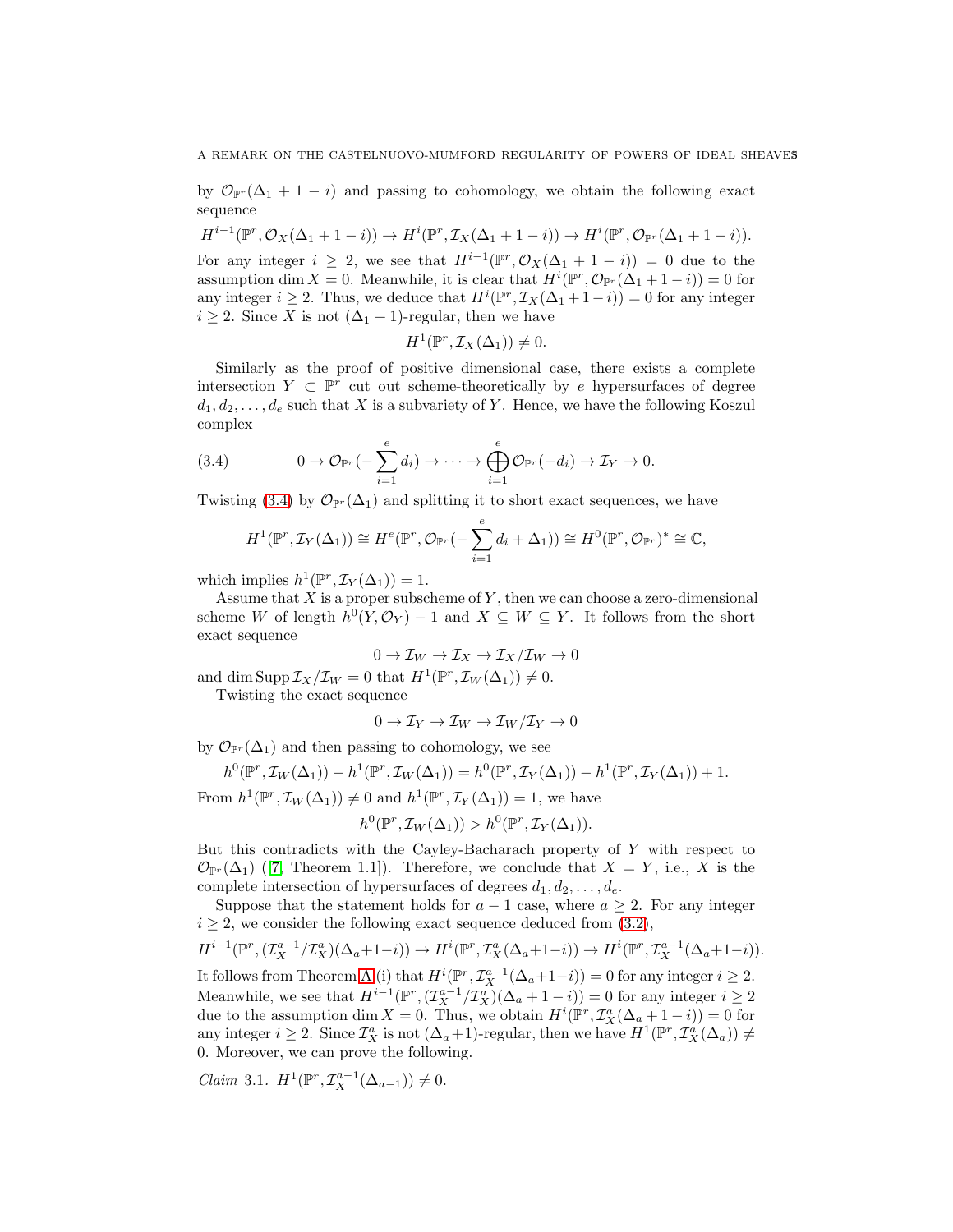SHIJIE SHANG

Proof of Claim [3.1.](#page-4-1) Similarly as dim  $X \geq 1$  case,  $\mathcal{I}_X(d_1)$  is globally generated. Thus, we have the following exact sequences

<span id="page-5-0"></span>(3.5) 
$$
0 \to \mathcal{K}_a \to H^0(\mathbb{P}^r, \mathcal{I}_X(d_1)) \otimes \mathcal{I}_X^{a-1}(\Delta_{a-1}) \to \mathcal{I}_X^a(\Delta_a) \to 0
$$

and

<span id="page-5-1"></span>
$$
(3.6) \t 0 \to \mathcal{K}'_a \to H^0(\mathbb{P}^r, \mathcal{I}_X(d_1)) \otimes \mathcal{I}_X^{a-2}(\Delta_{a-1}) \to \mathcal{I}_X^{a-1}(\Delta_a) \to 0
$$

where  $\mathcal{K}_a$  is the kernel of the canonical sheaf morphism

$$
H^0(\mathbb{P}^r, \mathcal{I}_X(d_1)) \otimes \mathcal{I}_X^{a-1}(\Delta_{a-1}) \to \mathcal{I}_X^a(\Delta_a)
$$

and  $\mathcal{K}'_a$  is the kernel of the canonical sheaf morphism

$$
H^0(\mathbb{P}^r, \mathcal{I}_X(d_1)) \otimes \mathcal{I}_X^{a-2}(\Delta_{a-1}) \to \mathcal{I}_X^{a-1}(\Delta_a).
$$

Based on [\(3.5\)](#page-5-0), [\(3.6\)](#page-5-1) and the snake lemma, we have the following commutative diagram where all rows and columns are exact

0 0 0 0 K<sup>a</sup> H<sup>0</sup> (P r , <sup>I</sup>X(d1)) ⊗ I<sup>a</sup>−<sup>1</sup> <sup>X</sup> (∆a−1) I a <sup>X</sup> (∆a) 0 0 K′ <sup>a</sup> H<sup>0</sup> (P r , <sup>I</sup>X(d1)) ⊗ I<sup>a</sup>−<sup>2</sup> <sup>X</sup> (∆a−1) I a−1 <sup>X</sup> (∆a) 0 0 K′ a /K<sup>a</sup> H<sup>0</sup> (P r , IX(d1)) ⊗ (I a−2 <sup>X</sup> /I a−1 <sup>X</sup> )(∆a−1) (I a−1 <sup>X</sup> /I a <sup>X</sup>)(∆a) 0 0 0 0

It follows from the middle row of the diagram and Theorem [A](#page-1-0) (i) that  $H^2(\mathbb{P}^r, \mathcal{K}_a)$  = 0. From dim Supp  $\mathcal{K}'_a/\mathcal{K}_a = 0$ , we see that  $H^1(\mathbb{P}^r, \mathcal{K}'_a/\mathcal{K}_a) = 0$ . Thus, we obtain  $H^2(\mathbb{P}^r,\mathcal{K}_a)=0$  by the left column of the diagram. Then we have the following exact sequence by the top row of the diagram

$$
H^0(\mathbb{P}^r, \mathcal{I}_X(d_1)) \otimes H^1(\mathbb{P}^r, \mathcal{I}_X^{a-1}(\Delta_{a-1})) \to H^1(\mathbb{P}^r, \mathcal{I}_X^a(\Delta_a)) \to H^2(\mathbb{P}^r, \mathcal{K}_a) = 0
$$

Therefore, it follows from  $H^1(\mathbb{P}^r, \mathcal{I}_X^a(\Delta_a)) \neq 0$  that  $H^1(\mathbb{P}^r, \mathcal{I}_X^{a-1}(\Delta_{a-1})) \neq 0$ . This completes the proof of Claim [3.1.](#page-4-1)

It follows from Claim [3.1](#page-4-1) that  $\mathcal{I}_X^{a-1}$  is not  $(\Delta_{a-1} + 1)$ -regular. Then by the induction hypothesis,  $X$  is the complete intersection of hypersurfaces of degrees  $d_1, d_2, \ldots, d_e$ . This completes of the proof of Theorem [A](#page-1-0) (ii).

Remark 3.2. Another way to show that the "if" part of Theorem [A](#page-1-0) (ii) holds is to use the graded minimal free resolution of  $\mathcal{I}_{X}^{a}$  (e.g. see [\[6,](#page-6-10) Theorem 2.1]).

Remark 3.3. The argument of the proof of dim  $X = 0$  case also works for dim  $X \ge 1$ case after making necessary changes.

Remark 3.4. By (almost) the same argument of the proof of Theorem [A](#page-1-0) (ii), one can easily see that the bound of Castelnuovo-Mumford regularity estabilished by Niu ([\[10,](#page-6-3) Corollary 4]) is sharp exactly for complete intersections.

$$
6\quad
$$